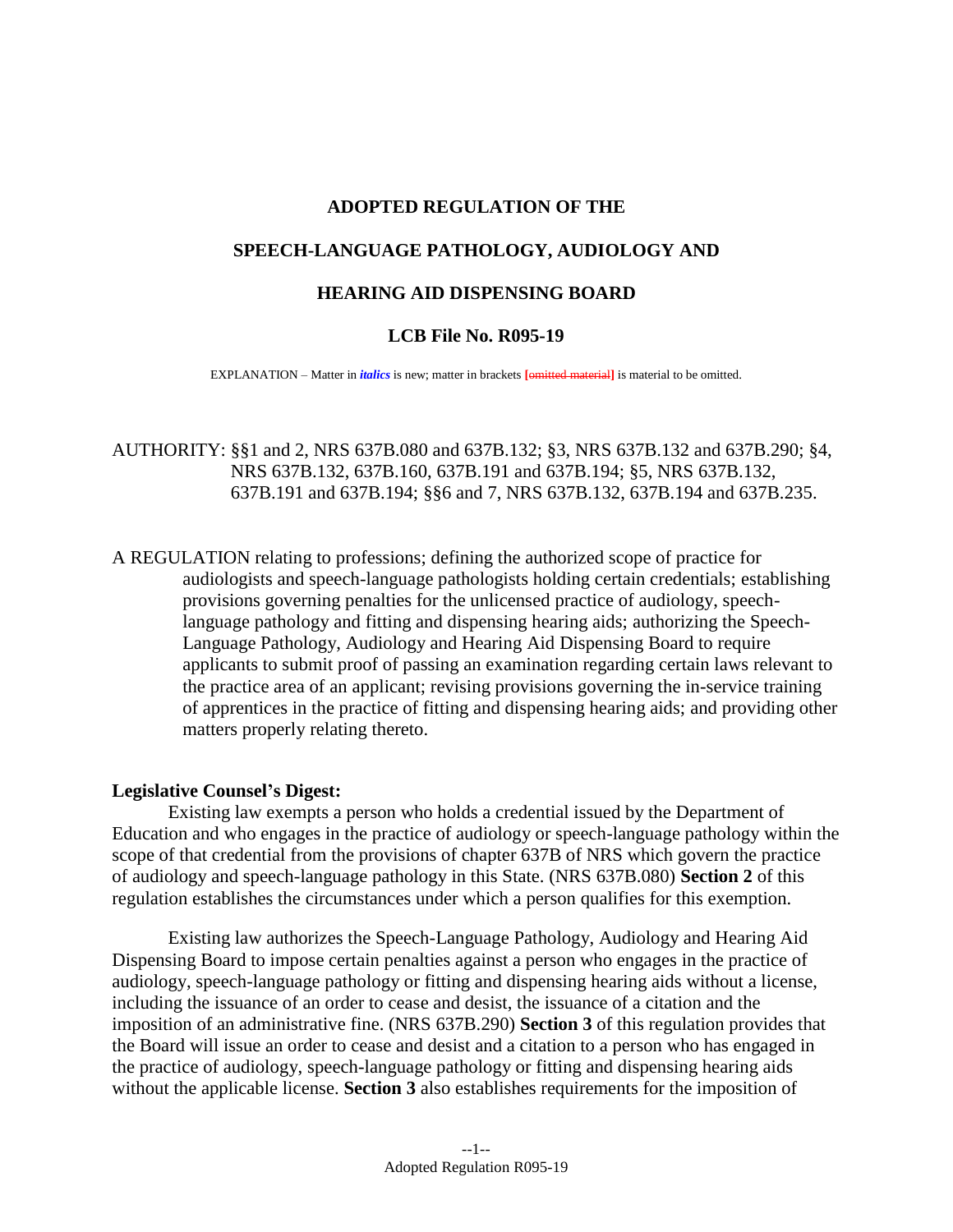administrative fines for unauthorized practice and authorizes the Board, under certain circumstances, to waive an administrative fine that has been imposed.

Existing law requires an applicant for a license to engage in the practice of audiology, speech-language pathology or fitting and dispensing hearing aids to pass an examination prescribed by the Board by regulation. (NRS 637B.160, 637B.191, 637B.194) **Section 4** of this regulation authorizes the Board to require an applicant to submit proof that he or she has passed an examination that tests the familiarity of an applicant with the laws and regulations relevant to the practice area for which the applicant is applying. **Section 5** of this regulation prohibits a person who has failed to achieve a passing score on an examination concerning the practice of fitting and dispensing hearing aids to retake the examination sooner than 30 days after the date of the previous examination.

Existing regulations require a person who has been issued an apprentice license by the Board to participate in certain in-service training for a minimum of 2 years. (NAC 637B.0391) **Section 6** of this regulation authorizes a person whose apprentice license has expired but has been reinstated to receive credit for up to 2 years of in-service training from his or her initial license period.

Existing regulations establish the eligibility criteria for a hearing aid specialist or dispensing audiologist to act as the sponsor of an apprentice. (NAC 637B.0396) **Section 7** of this regulation requires a sponsor of an apprentice to have the same employer as the apprentice during the term of the on-site training period.

**Section 1.** Chapter 637B of NAC is hereby amended by adding thereto the provisions set

forth as sections [2,](#page-1-0) [3](#page-2-0) and 4 of this regulation.

<span id="page-1-0"></span>**Sec. 2.** *1. Except as otherwise provided in subsection 2, for the purposes of subsection 1 of NRS 637B.080, the provisions of chapter 637B of NRS do not apply to a person who holds a current credential issued by the Department of Education pursuant to chapter 391 of NRS and any regulations adopted pursuant thereto who engages in the practice of audiology or speechlanguage pathology, as applicable, within the scope of that credential if the person:*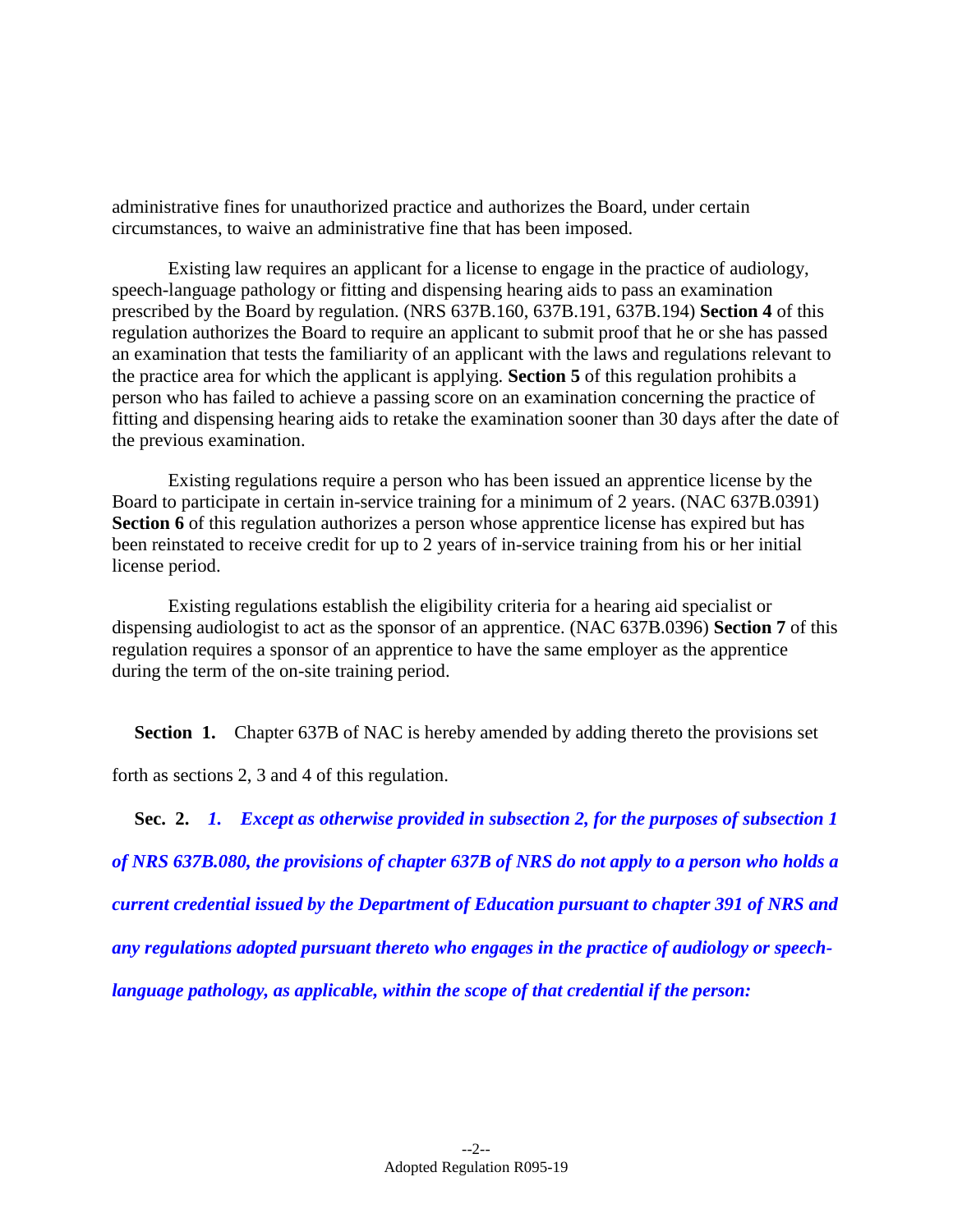*(a) Holds an active teacher's license issued pursuant to chapter 391 of NRS and an endorsement to teach pupils who have hearing impairments or to teach pupils who have speech and language impairments;*

*(b) Is employed by a public educational institution; and*

*(c) Does not engage in the practice of audiology or speech-language pathology as an independent contractor or provide services in the private practice of audiology or speechlanguage pathology.*

*2. If a person who holds a current credential issued by the Department of Education pursuant to chapter 391 of NRS and any regulations adopted pursuant thereto also holds a valid license to engage in the practice of audiology or the practice of speech-language pathology pursuant to the provisions of chapter 637B of NRS and any regulations adopted pursuant thereto, such a person is subject to the provisions of chapter 637B of NRS and any regulations adopted pursuant thereto to the extent that he or she engages in the practice of audiology or speech-language pathology as an independent contractor or provides services in the private practice of audiology or speech-language pathology.*

<span id="page-2-0"></span>**Sec. 3.** *1. If a person has engaged or is engaging in the practice of audiology, the practice of speech-language pathology or the practice of fitting and dispensing hearing aids in this State without holding a valid license issued pursuant to the provisions of chapter 637B of NRS, the Board will issue and serve on the person a citation that contains an order for the person to cease and desist as authorized by NRS 637B.290.*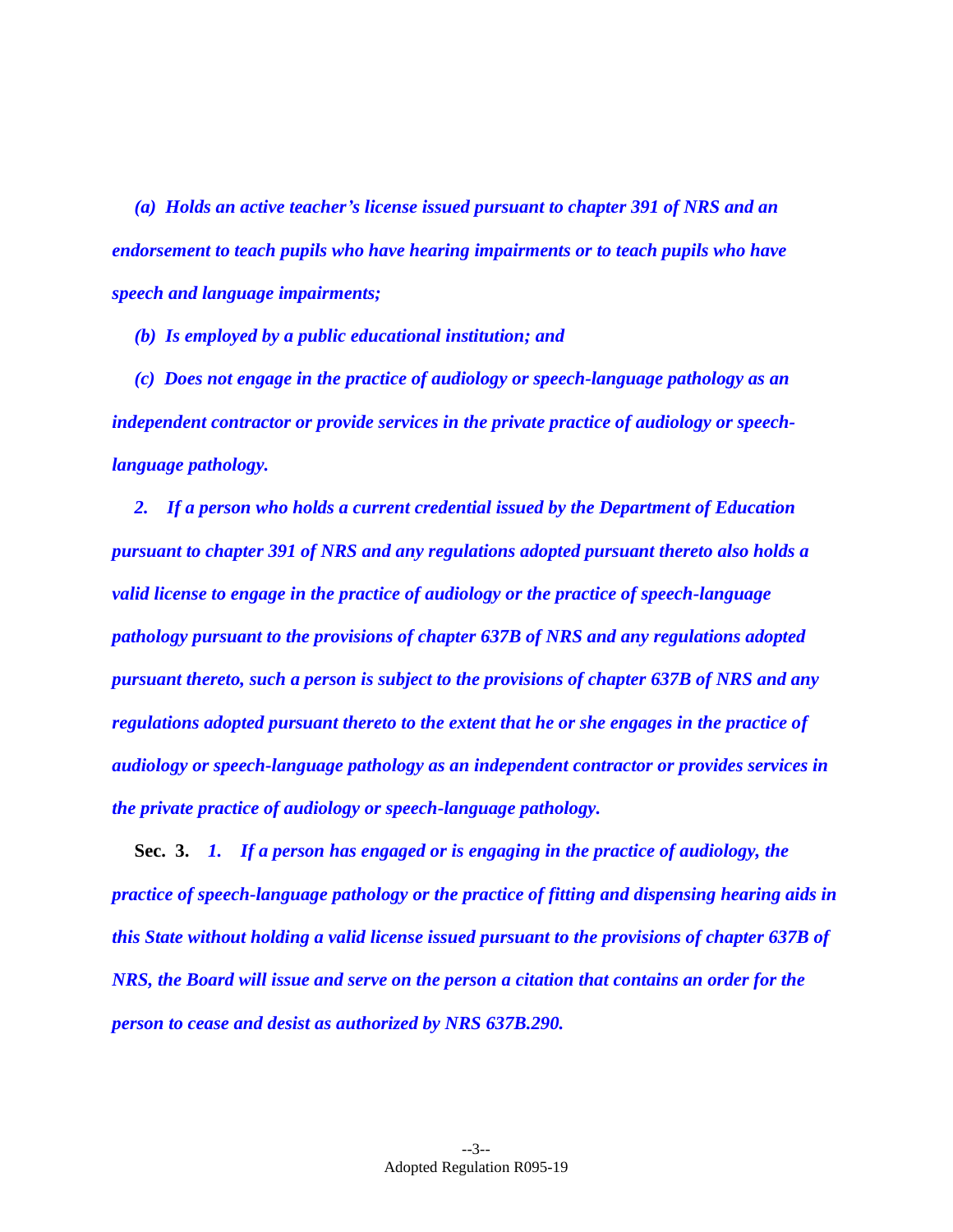*2. A citation issued pursuant to subsection 1 may include the assessment of an administrative fine against the person to whom the citation is issued. If an administrative fine is assessed against a person to whom a citation is issued, such an administrative fine must be:*

*(a) If unauthorized practice occurred over a period of 30 days or less, not less than \$50 or more than \$200.*

*(b) If the unauthorized practice occurred over a period of more than 30 days, not less than \$200 or more than \$5,000.*

*3. A person to whom a citation is issued pursuant to subsection 1 may appeal the citation by submitting a written request for a hearing to the Board. The written request for a hearing must be submitted to the Board not later than 30 days after the date on which the citation was issued. Upon receipt of a written request for a hearing, the Board will conduct a hearing on the citation. At the conclusion of the hearing, the Board may waive any administrative fine assessed against the person to whom the citation was issued if:*

*(a) The administrative fine was assessed for a first offense;*

*(b) The unauthorized practice for which the administrative fine was assessed occurred due to a failure by the person to renew his or her license in a timely manner pursuant to NAC 637B.036 and the license was reinstated not later than 60 days after the date on which the license expired; or*

*(c) The Board determines that good cause exists. As used in this paragraph, "good cause" includes, without limitation, circumstances under which a person suffers from an illness, injury or disability, experiences a family hardship or is subject to other circumstances beyond the person's control as may be determined by the Board.*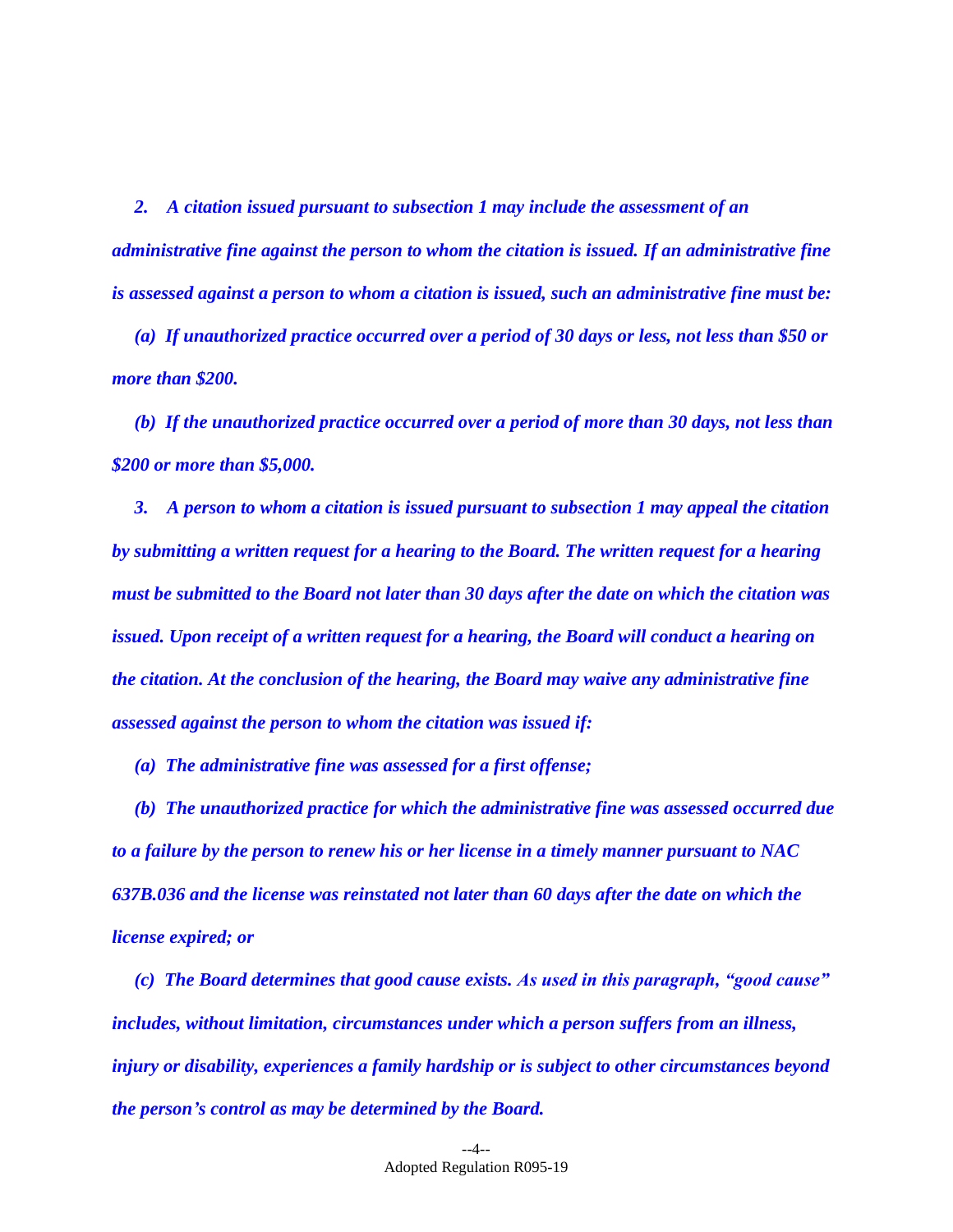*4. If a person against whom a citation has been issued pursuant to subsection 1 submits a written request for a hearing to the Board and the written request seeks a waiver of any administrative fine assessed against the person, the person who submits such a written request must include with the request proof necessary to demonstrate the existence of one or more of the circumstances justifying the waiver of the administrative fine as set forth in subsection 3.*

**Sec. 4.** *The Board may require an applicant for any category of license issued by the Board to submit with his or her application for licensure proof that the applicant has passed an examination that tests the familiarity of the applicant with the provisions of this chapter and chapter 637B of NRS and all other federal laws and regulations relevant to the practice area for which the applicant is applying.*

**Sec. 5.** NAC 637B.0373 is hereby amended to read as follows:

637B.0373 1. The examination prescribed by the Board pursuant to NRS 637B.194 must consist of a written portion and a practical portion. The examination may also include a portion that tests the familiarity of an applicant with the provisions of this chapter and chapter 637B of NRS and all other federal laws and regulations relevant to the practice of fitting and dispensing hearing aids in this State.

2. To be eligible to take the examination set forth in subsection 1, an applicant must:

- (a) File a completed application with the Executive Director of the Board; and
- (b) Pay the examination fee prescribed by NAC 637B.030.

3. The Board will establish the passing score for the examination set forth in subsection 1.

4. If an applicant does not achieve a passing score on the examination set forth in subsection 1, as established by the Board pursuant to subsection 3, he or she may retake the examination *not*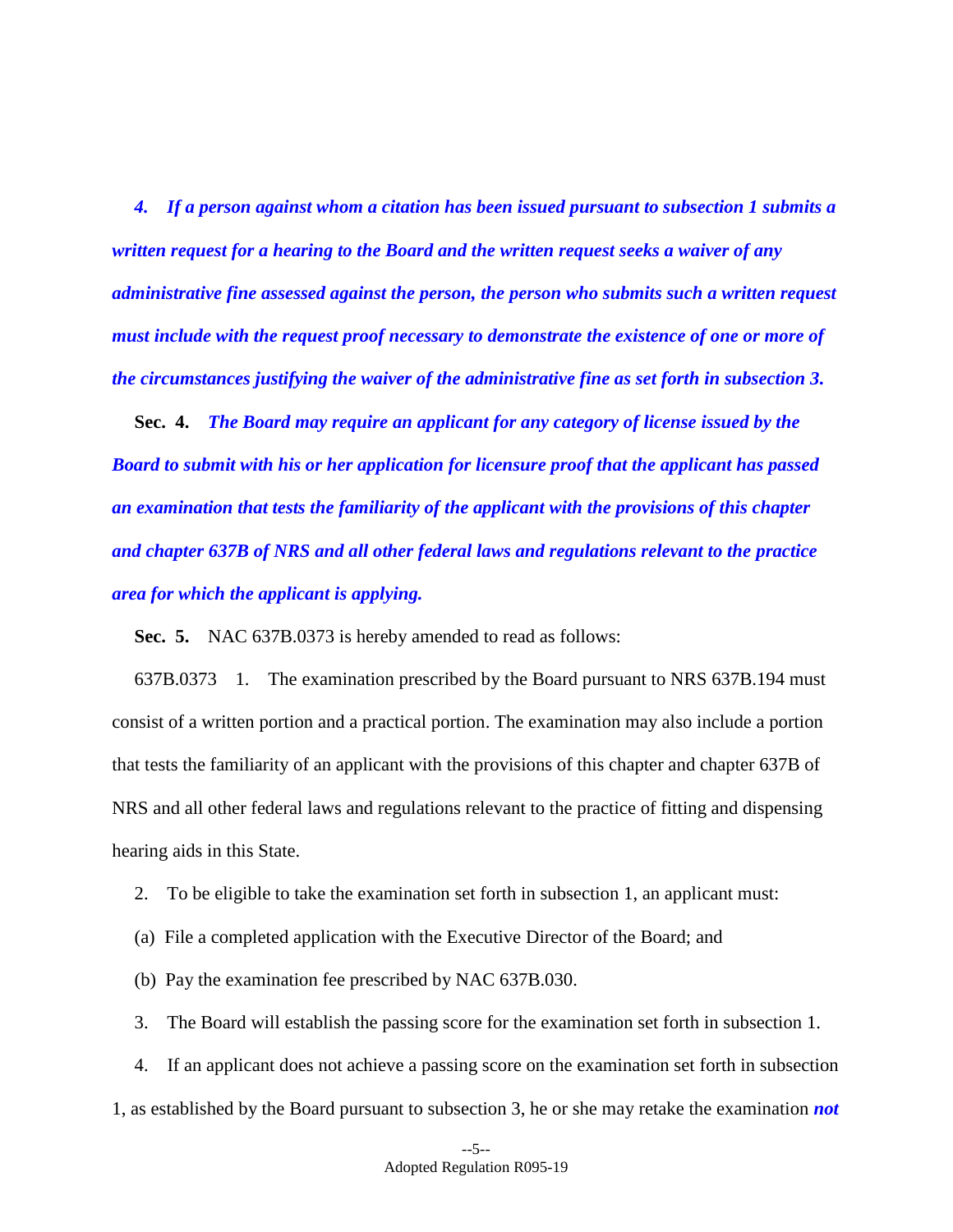*sooner than 30 days after the date of the previous examination* upon payment of the examination fee prescribed by NAC 637B.030.

5. The Board may approve and accept a passing score obtained on a written examination taken within the immediately preceding 12 months if the examination taken by the applicant was substantially the same as the written portion of the examination prescribed by the Board.

**Sec. 6.** NAC 637B.0391 is hereby amended to read as follows:

637B.0391 1. Except as otherwise provided in subsection 3, the in-service training of a person who has been issued an apprentice license by the Board pursuant to NRS 637B.195 must consist of:

(a) An academic portion, as set forth in NAC 637B.0392; and

(b) An on-site training and work experience portion which is competency-based, as set forth in NAC 637B.0394.

2. An apprentice shall participate in the in-service training set forth in subsection 1 under the direct supervision of a sponsor for a minimum of 2 years and, in accordance with NRS 637B.238, may not serve as an apprentice for more than 3 years without passing the examination set forth in NAC 637B.0373.

3. An apprentice is not required to participate in the in-service training required by this section if the apprentice:

(a) Holds an associate's degree in hearing instrument sciences which is approved by the National Board for Certification in Hearing Instrument Sciences; or

(b) Successfully completes a program of education or training in hearing instrument sciences which is approved by the Board.